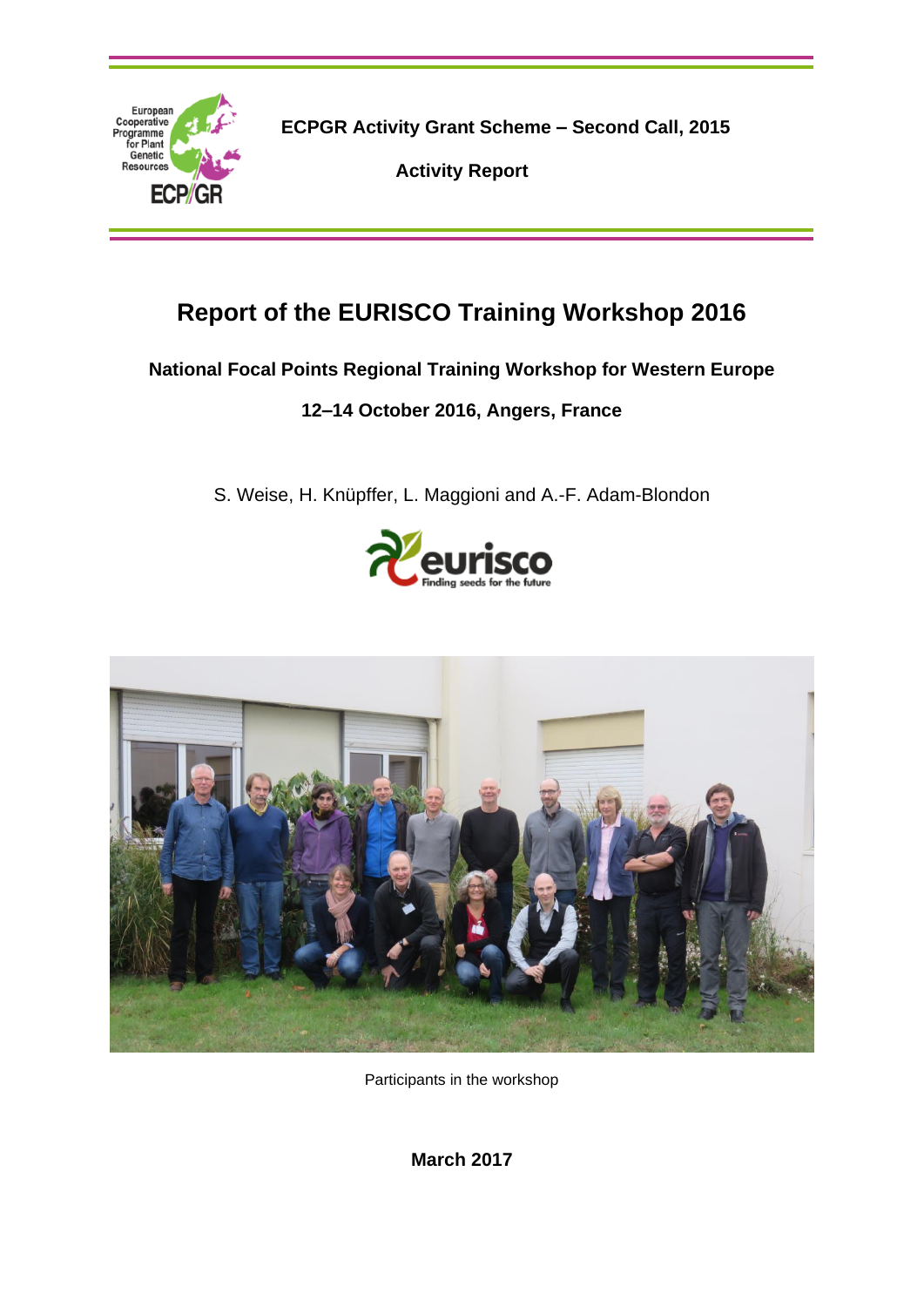#### National Focal Points Regional Training Workshop for Western Europe

12-14 October 2016, Angers, France

#### **CONTENTS**

#### **Citation**

Weise S, Knüpffer H, Maggioni L, Adam-Blondon A-F. 2017. Report of the EURISCO Training Workshop 2016.<br>National Focal Points Regional Training Workshop for Western Europe, 12–14 October 2016, Angers, France. European Cooperative Programme for Plant Genetic Resources, Rome, Italy.

Photograph © Helmut Knüpffer, Leibniz Institute of Plant Genetics and Crop Plant Research (IPK), Gatersleben, Germany.

Copyright © 2017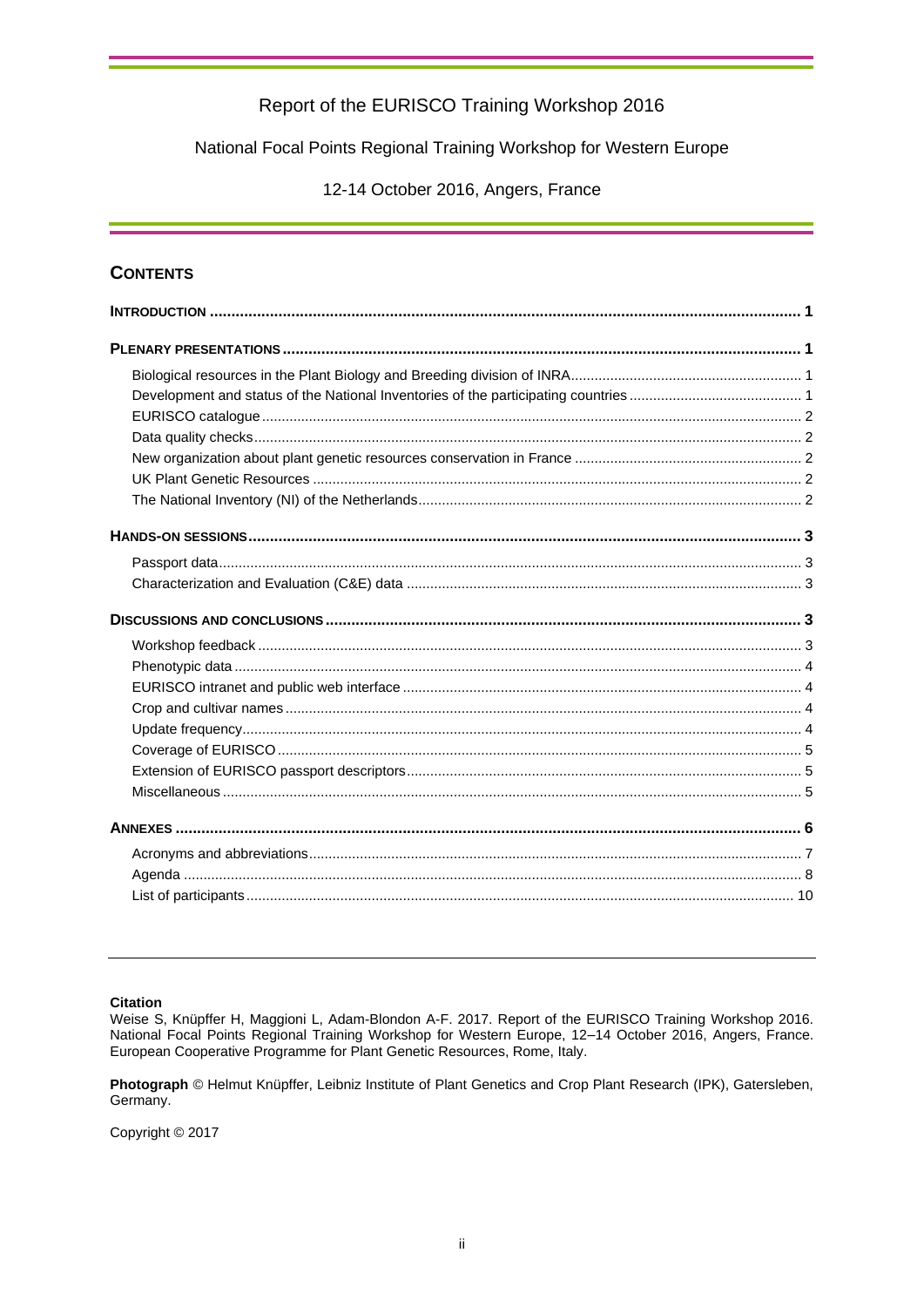### **INTRODUCTION**

The EURISCO Training Workshop 2016, a workshop of the Documentation and Information Working Group (Doc&Info WG), was held 12–14 October 2016 in Angers, France. Its purpose was to continue the series of regional training workshops of the European Plant Genetic Resources Catalogue (or European Internet Search Catalogue, EURISCO), which was revived in 2015 by means of the first workshop in Tirana, Albania. The 2016 workshop focused on Western Europe.

The workshop, organized in collaboration with the French National Institute for Agricultural Research (INRA), brought together 13 participants. The focus of this workshop was on newly appointed National Focal Points (NFPs) and those who could bring characterization and evaluation (C&E) data in the proposed format for upload onto EURISCO.

Stephan Weise opened the workshop. Anne-Françoise Adam-Blondon, Deputy Director of the Plant Biology and Breeding Department of INRA, welcomed the participants. Thanks were expressed to ECPGR for funding the workshop through its Activity Grant Scheme (Second Call, 2015), and to the ECPGR Secretariat for their assistance in the logistics of the workshop. Stephan Weise thanked the local hosts for their kind and efficient organization. The meeting would be structured in plenary sessions and hands-on sessions, in which the involvement of participants was expected.

All participants were asked for a short self-introduction. Stephan Weise then introduced the agenda of the meeting as well as the expectations from the organizers' point of view, and asked for the expectations of the participants. The expectations can be summarized as follows:

- Provision of training for the new system for importing both passport data and C&E data
- Obtaining feedback from the users (new system, desirable support, additional use-cases)
- Discussion about strategies for increasing update frequency and data completeness
- Strengthening of cooperation through personal interaction

## **PLENARY PRESENTATIONS**

The following presentations were given during the workshop. The main points addressed are listed below each title. The presentations are available online [here.](http://www.ecpgr.cgiar.org/working-groups/documentation-information/eurisco-training-workshop-2016/)

### **Biological resources in the Plant Biology and Breeding division of INRA**

*by Anne-Françoise Adam-Blondon*

- >1000 permanent staff, 23 research units, 15 experimental units, 2 platform units
- Both fundamental research and economically important crops
- Management of genetic resources; distribution of >30 000 samples per year
- Plant genetic resources portal GnpIS-Siregal

## **Development and status of the National Inventories of the participating countries**

All National Focal Points attending the workshop had been asked in advance to prepare some slides for a short overview about their respective National Inventories:

- Czech Republic: Plant Genetic Resources and Information System in the Czech Republic, by Ludmila Papoušková
- France: French National Focal Point, by Anne-Françoise Adam-Blondon & Audrey Didier
- Lithuania: Plant Genetic Resources in Lithuania, by Raimondas Baltrėnas
- Poland: The development and status of the National Inventory Poland, by Marcin Zaczyński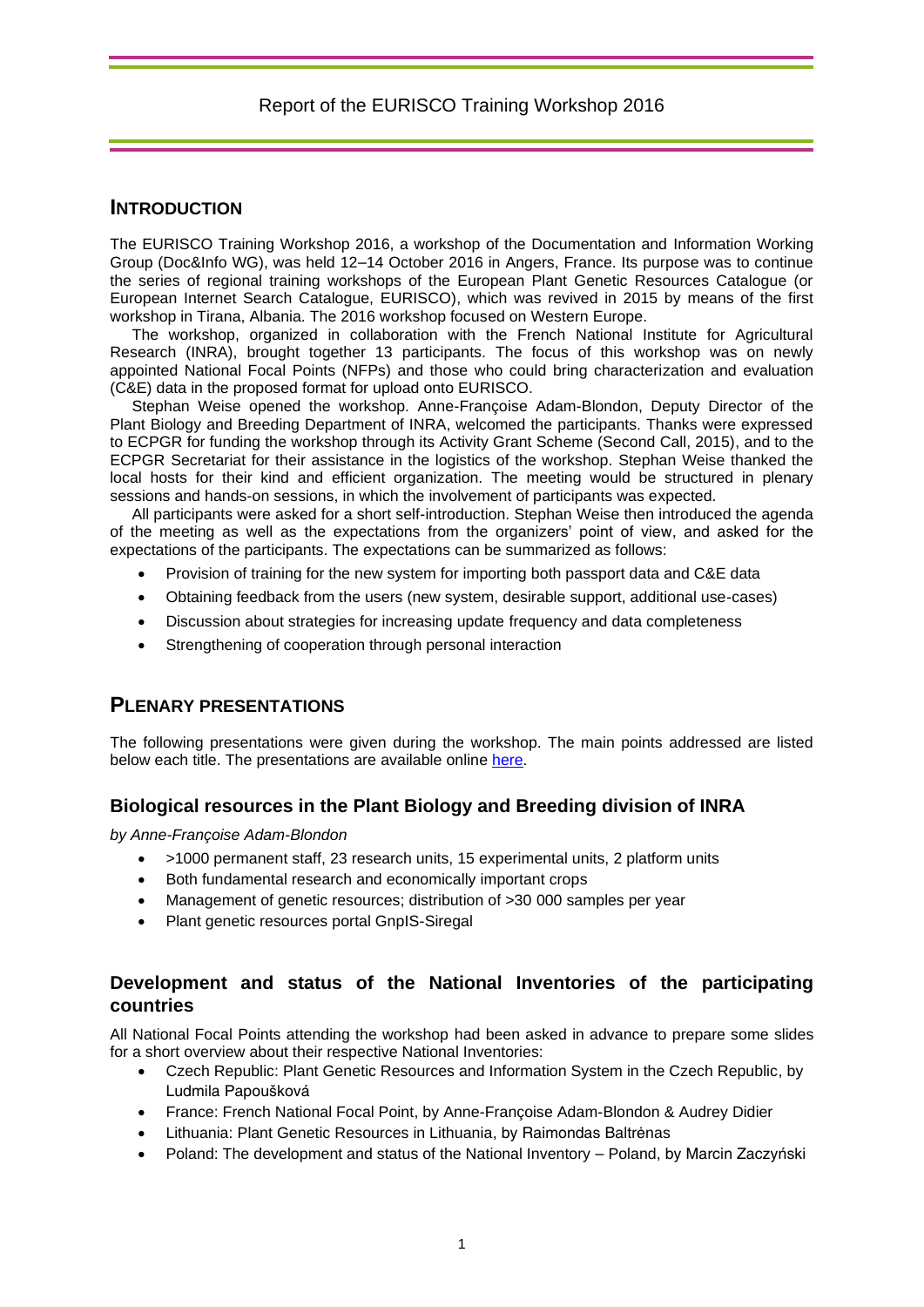Switzerland: National Plan of Action for the Conservation and Sustainable Use of Plant Genetic Resources for Food and Agriculture, by Christian Eigenmann

The comprehensive overview of these presentations was highly appreciated.

## **EURISCO catalogue**

*by Stephan Weise*

- Background information about EURISCO
- Overview about the data composition
- Transfer to the new host and reengineering
- Extension for C&E data
- Challenges and future developments

## **Data quality checks**

*by Helmut Knüpffer*

- Overview about challenges with regard to completeness of passport data
- Completeness index of passport data in EURISCO by descriptor and National Inventory
- Introduction of tools for matching scientific plant names and for checking geographic coordinates

### **New organization about plant genetic resources conservation in France**

*by Audrey Didier*

- Historical summary of PGR conservation in France and recent developments
- New regulation with regard to biodiversity
- National coordination structure will involve PGRFA including crop wild relatives except forest plants

### **UK Plant Genetic Resources**

*by Ian D. Thomas*

- Overview about PGR conservation in the UK
- Importance of including authority information in scientific names and standardizing common names
- Challenges with regard to data quality

## **The National Inventory (NI) of the Netherlands**

*by Frank Menting*

- Uploading of National Inventory data to EURISCO is part of the quality management system
- Not much change in the size of the collection between 2003 and 2016, but the composition changed
- Data quality improved
- 427 282 phenotypic data points uploaded in EURISCO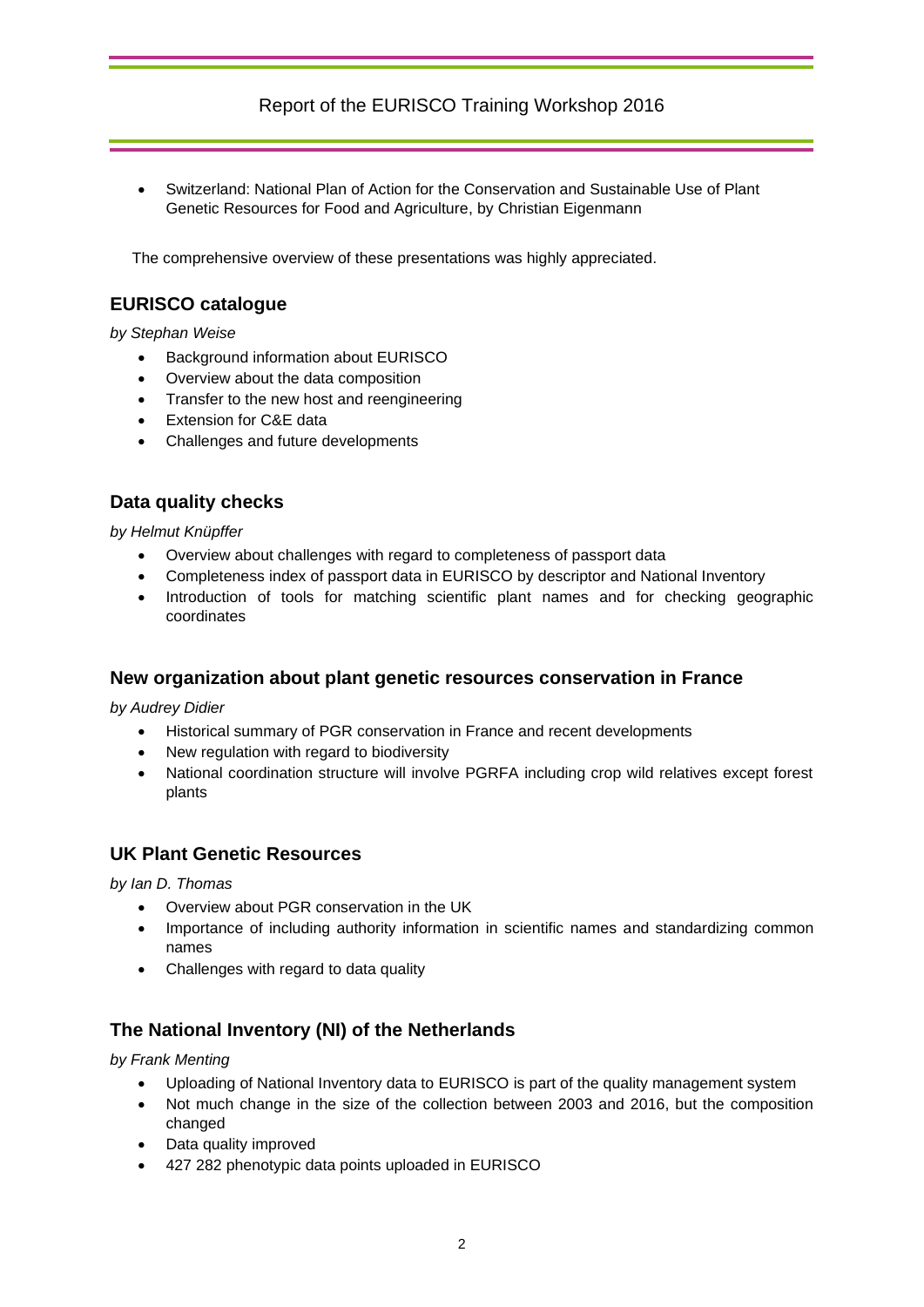## **HANDS-ON SESSIONS**

During the workshop, two hands-on sessions were performed. Therefore, an isolated test environment was developed, which comprised the full functionality of the EURISCO intranet (database structures, web-based intranet application, Java-based import tools). The aim of the hands-on sessions was to train the National Focal Points for:

- uploading National Inventory datasets,
- running integrity checks, and
- interpreting the results.

Thus, in preparation for the workshop, the participants were asked to bring their National Inventory datasets in order to practice the upload and to apply the EURISCO data integrity checks onto this data.

#### **Passport data**

The hands-on session started with a presentation about the new EURISCO intranet. The procedure of updating National Inventory passport data was explained step by step. Special emphasis was put on the new Java-based import tool, thus allowing to directly upload data from MS Excel™ files. It was demonstrated how data integrity checks are performed and how their results should be interpreted.

In the course of the session, passport datasets of several participants were used for demonstrating EURISCO updates. The participants received assistance in correctly formatting data files as well as in interpreting integrity errors. Once again, it was pointed out that the new EURISCO intranet now supports incremental updates.

### **Characterization and Evaluation (C&E) data**

In a presentation, the participants were provided with background information about the development of the C&E data exchange format. The new data model as well as detailed information about the fields of each of the five sub-templates (genotype, dataset, experiment, trait and score) and their usage were explained. The procedure of uploading C&E data to EURISCO was demonstrated by successively showing the individual steps of importing and checking data, followed by the interpretation of the check results.

Afterwards, C&E datasets of several participants were used to demonstrate the upload process. Occurring errors (syntactic and semantic) were explained; solutions were proposed.

### **DISCUSSIONS AND CONCLUSIONS**

All participants engaged in vivid discussions, which are summarized below, grouped by topic.

### **Workshop feedback**

The workshop was assessed positively by the participants. Furthermore, they expressed the hope that future cooperation will improve based on the established personal contacts.

The new EURISCO upload mechanisms were appreciated. In order to further increase the usability, it was proposed to enable the selection of several data sheets from the same MS Excel™ file.

Furthermore, new requirements/improvements for future workshops were discussed. Participants requested the possibility of simultaneously uploading test data during the hands-on sessions. Due to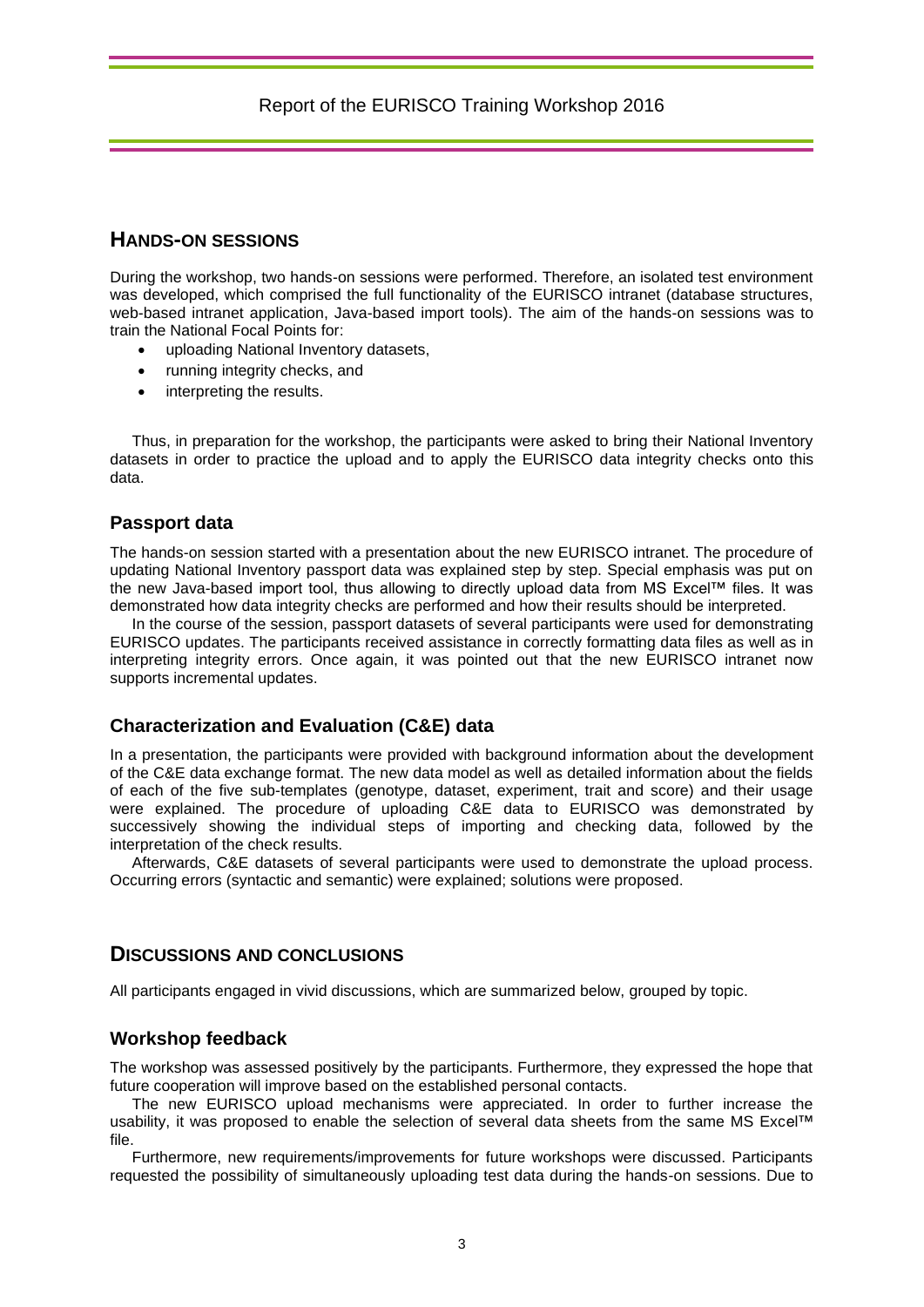technical restrictions of the test environment, during the workshop test data sets could only be uploaded one by one. It was suggested to put an additional focus of the hands-on sessions on checks of data quality, taxonomic names and geo-references. So far, this was only treated in the form of a talk. In this context, test datasets containing errors should be provided as training materials. Moreover, participants asked for tools for checking the data quality before uploading. In addition, another focus of future workshops could be on the standardization of phenotypic traits.

## **Phenotypic data**

Another topic was the standardization of traits (names, scales, methods). It was discussed if a mapping of traits to CropOntology (CO) terms would be feasible. Theo van Hintum informed that the plan to transform existing Bioversity descriptor lists into ontologies has not been implemented so far. It was concluded to add a new field for an ontology term (in general, not only for CO) to the trait template. Furthermore, it was suggested to separate method and scale in the trait template, whereat scale and method should be mandatory fields.

### **EURISCO intranet and public web interface**

It was suggested to improve the error reports of the EURISCO intranet by showing NICODE, INSTCODE, GENUS and ACCENUMB in addition to the line number of the import file.

The search functionality of the public web interface should be extended by enabling the users to also search for subtaxa and subtaxa authority. Furthermore, it was requested to enable users to apply filters on a specific National Inventory dataset and to schedule the development of additional reports.

It was discussed how the accession details page could be improved. It was asked to put the ACCEURL field at a more prominent position to improve the ordering of accessions via the respective genebank information systems. In this context, information about the holding institutes (according to the FAO-WIEWS database) should be added. In addition, the date of last update of accession passport data and the date of publication of phenotypic datasets, respectively, should be shown.

## **Crop and cultivar names**

The issue of crop names in EURISCO was discussed. Searches are hampered by free-text entries provided by the data owners. So far, no standardization took place. It was discussed whether standardization would be possible at all. A starting point for improvement could be to take the crop names from GRIN taxonomy and to add this information to the EURISCO accessions as an added value (to improve the search interface). This was considered a good idea, but was not given highest priority.

The introduction of an additional field "Cultivar name" was discussed, and rejected by the majority of the participants since the issue of synonymy of variety/cultivar names was considered more to be a task of variety registers. The EURISCO MCPD format, however, enables to provide multiple cultivar and/or crop names.

### **Update frequency**

It was discussed whether an upload of data to EURISCO could be performed via GBIF's Integrated Publishing Toolkit (IPT). After a short discussion the proposal was rejected.

This was followed by a discussion about GRIN-Global, which could be a useful tool helping for the upload to EURISCO, especially for smaller holding institutes which do not use an own management system yet. The Crop Trust supports GRIN-Global which is increasingly used in Africa and Latin America. In Europe, the use of GRIN-Global is only known from Portugal and the Czech Republic so far. Ludmila Papoušková and Theo van Hintum will evaluate whether an application for a GRIN-Global workshop under the ECPGR Activity Grant Scheme would be possible.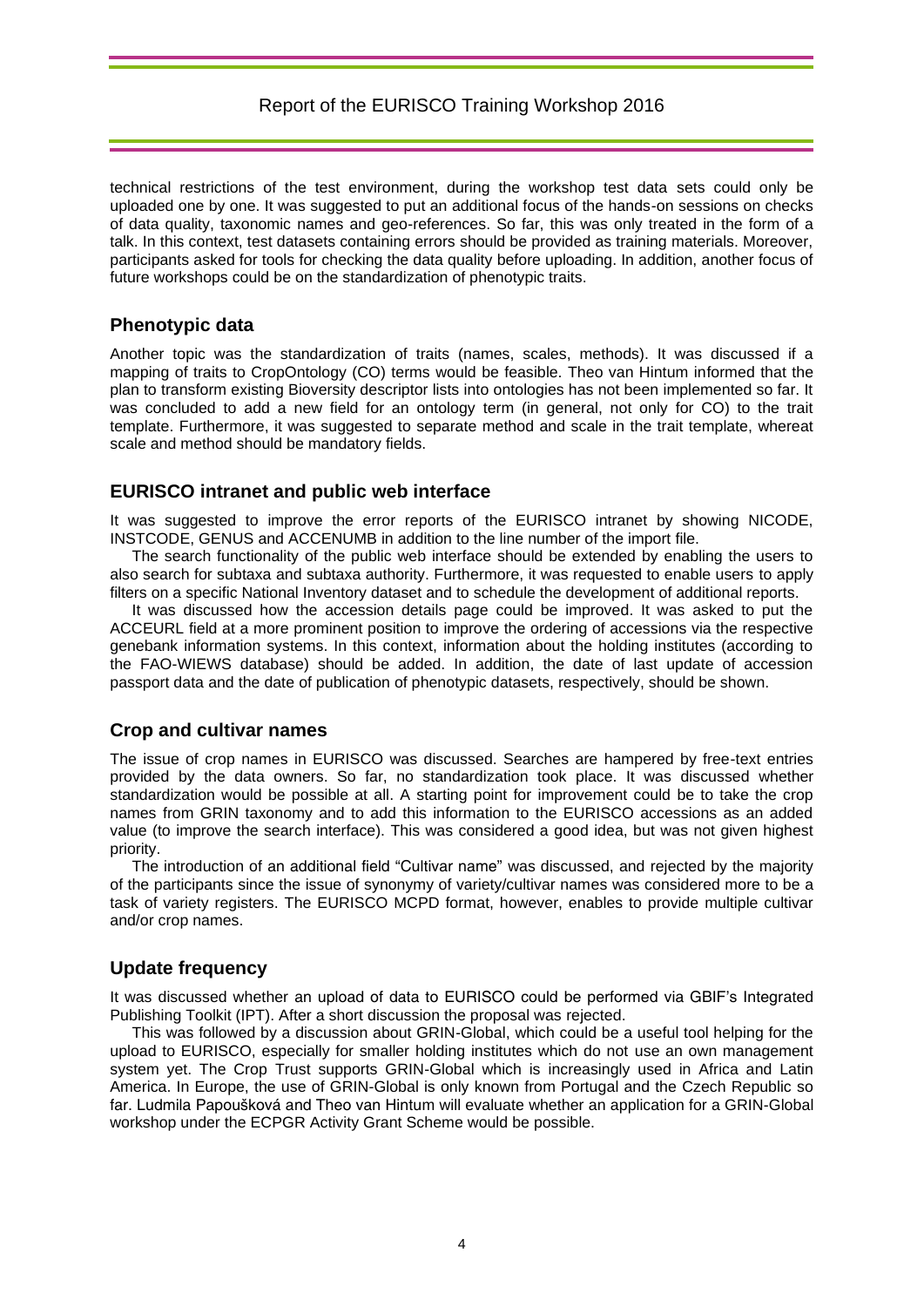## **Coverage of EURISCO**

In order to increase the coverage, it was suggested to prepare an overview of collections which do not provide data to EURISCO yet. Therefore, a survey should be made amongst National Focal Points asking for collections providing/not providing data to EURISCO (compare with WIEWS). Countries with large proportions of missing data are, e.g., Russian Federation (VIR online DB has ca. 100 000 more accessions than EURISCO), Italy (Bari missing, ca. 45 000 accessions) and France (gradually adding).

### **Extension of EURISCO passport descriptors**

First, the introduction of a descriptor "Availability" was discussed. The idea was withdrawn; instead, a stronger use of the ACCEURL descriptor should be encouraged (provides direct links to accessions in the respective ordering systems).

It was suggested to add a new descriptor "Historic". For users, it is important to know if an accession is no longer active and maintained. Therefore, different statuses should be defined.

Furthermore, the additional descriptor "PUID" was discussed. Guidelines for using PUIDs were issued by ITPGRFA on 17 October 2016<sup>1</sup>. Thus, it was suggested to extend the EURISCO passport descriptors in connection with the upgrade to MCPD V.2. In addition, the ITPGRFA should be approached for the inclusion of descriptors which are so far used by EURISCO only (e.g. AEGISSTAT).

### **Miscellaneous**

The status of subscriptions to the EURISCO newsletter was discussed and it was concluded to add list servers to the newsletter subscriptions. Therefore, list server administrators should be addressed.

The EURISCO coordination would be interested in receiving additional use cases, especially how EURISCO could better support the breeders' community, e.g. by serving specific requests on phenotypic data. Right now, EURISCO is not well known among breeders. Thus, it was suggested to use conferences (e.g. EUCARPIA), workshops and newsletters (breeders') for promotion.

 $\overline{a}$ 

<sup>1</sup> <http://www.fao.org/3/a-bq554e.pdf>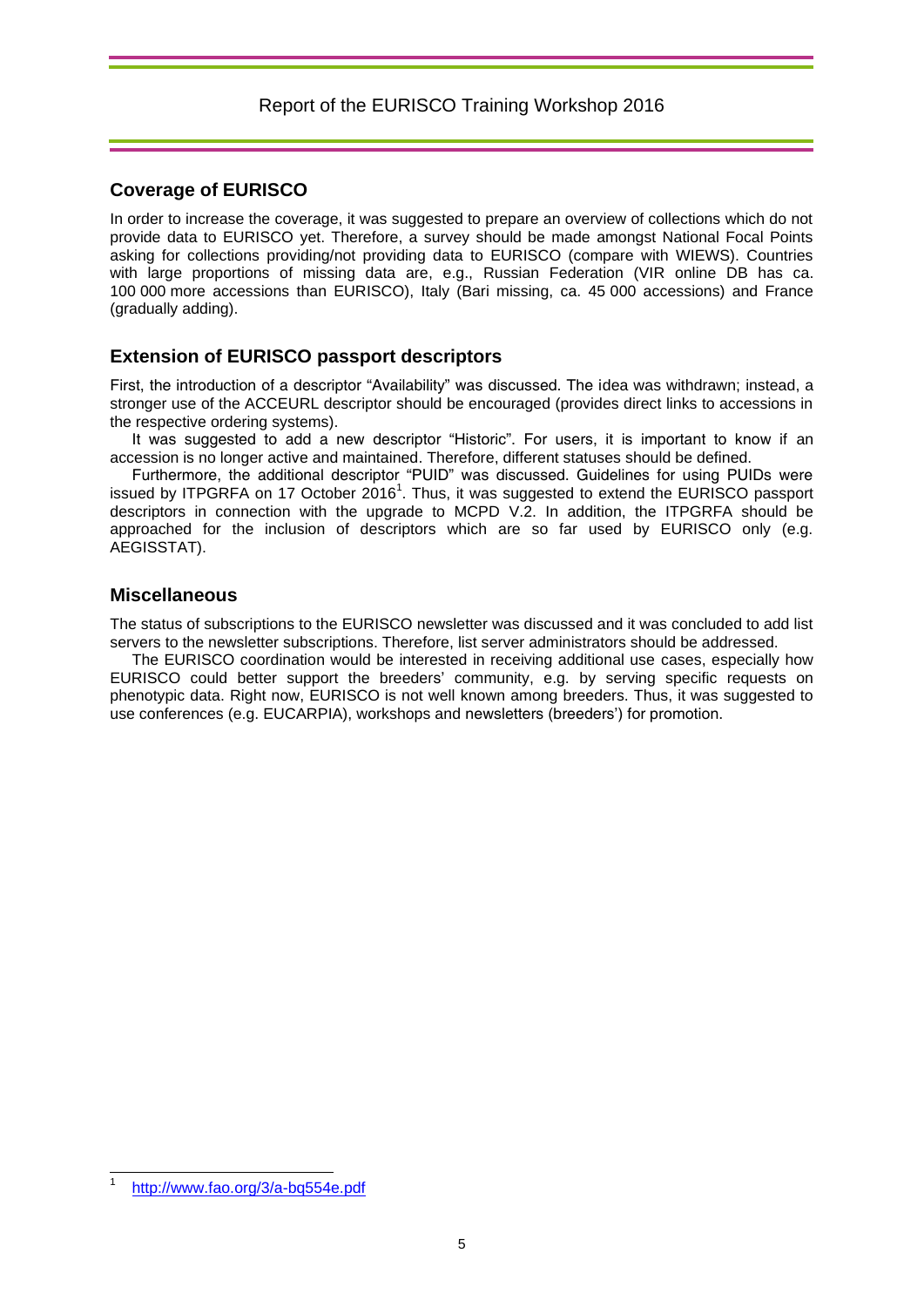## **ANNEXES**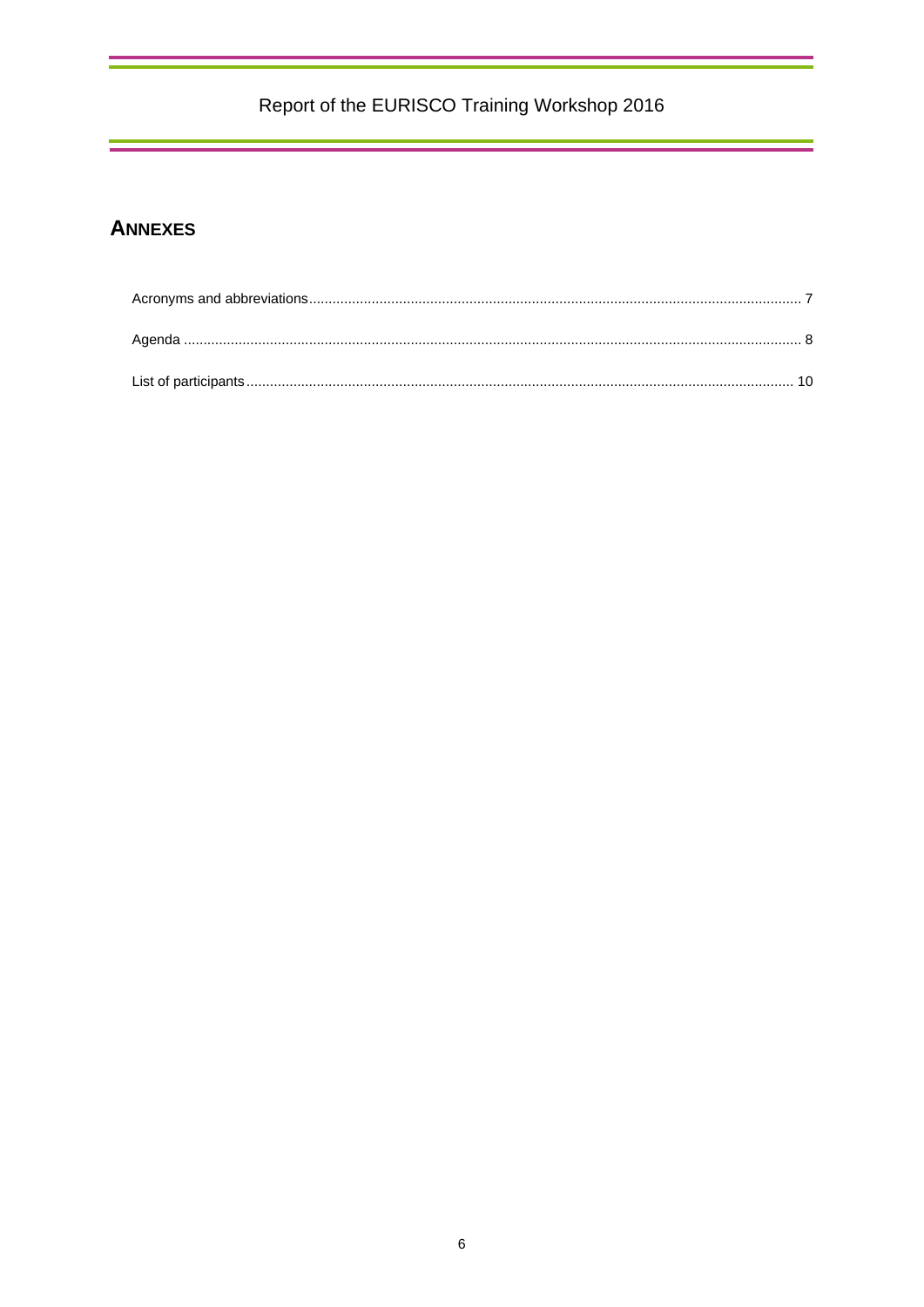# <span id="page-8-0"></span>**Acronyms and abbreviations**

| Characterization and evaluation                                                                                                     |
|-------------------------------------------------------------------------------------------------------------------------------------|
| Convention on Biological Diversity                                                                                                  |
| European Cooperative Programme for Plant Genetic Resources                                                                          |
| European Internet Search Catalogue                                                                                                  |
| Food and Agriculture Organization of the United Nations                                                                             |
| Genetic Resources Information Network (of the United States Department of Agriculture<br>- Agricultural Research Service, USDA-ARS) |
| French National Institute for Agricultural Research, France                                                                         |
| Leibniz Institute of Plant Genetics and Crop Plant Research, Gatersleben, Germany                                                   |
| International Treaty on Plant Genetic Resources for Food and Agriculture                                                            |
| Multi-crop passport descriptors                                                                                                     |
| Multi-lateral system                                                                                                                |
| <b>National Coordinator</b>                                                                                                         |
| <b>National Focal Point</b>                                                                                                         |
| National Inventory                                                                                                                  |
| Plant genetic resources                                                                                                             |
| <b>Working Group</b>                                                                                                                |
| World Information and Early Warning System (of the FAO)                                                                             |
|                                                                                                                                     |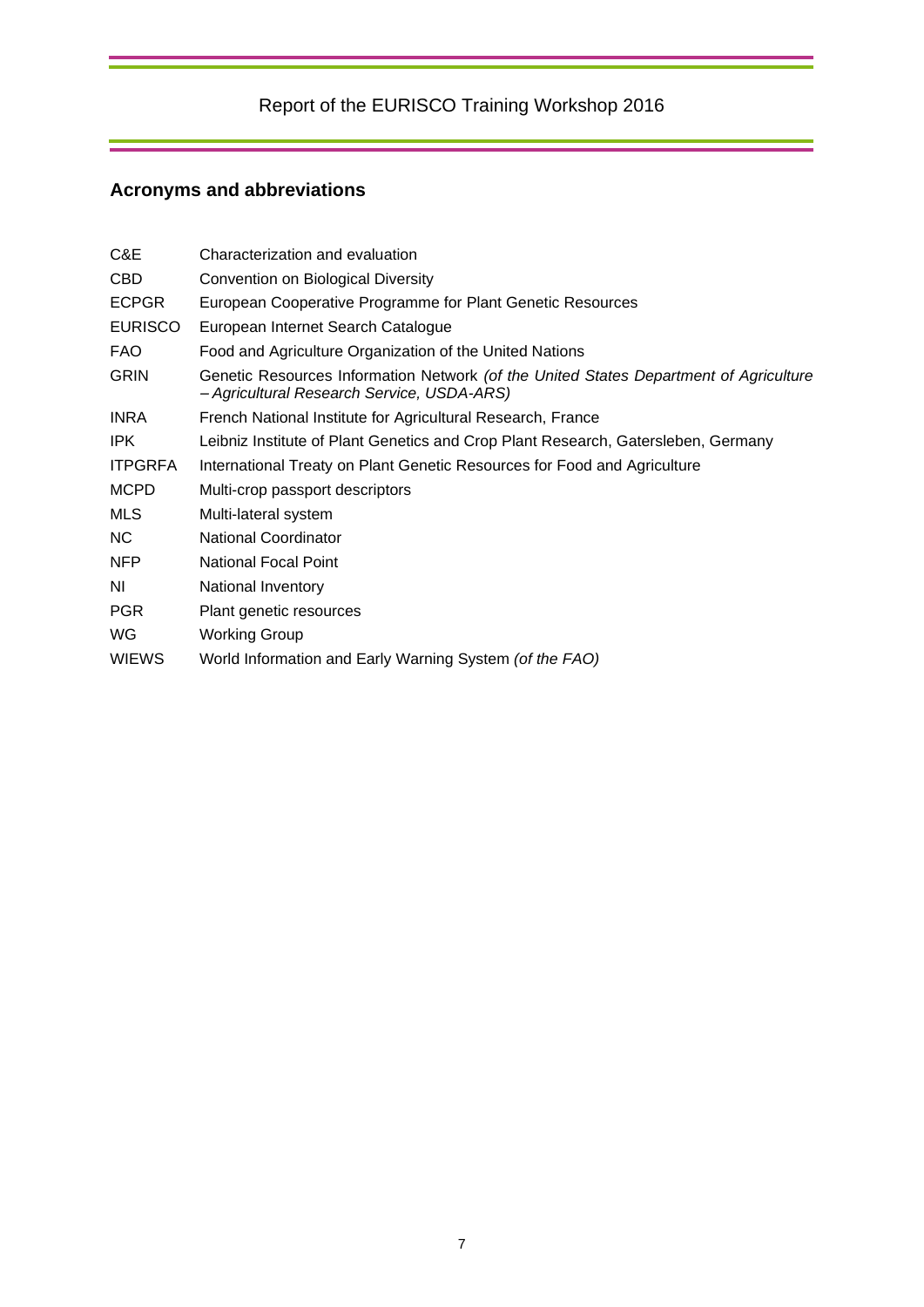# <span id="page-9-0"></span>**Agenda**

| DAY 1 (12 OCTOBER 2016) - VENUE: INRA, 42 RUE GEORGES MOREL, 49071 BEAUCOUZÉ, SALLE AUTHION |                                                          |                                                  |  |  |
|---------------------------------------------------------------------------------------------|----------------------------------------------------------|--------------------------------------------------|--|--|
| $13.00 - 13.30$                                                                             | Registration of participants                             |                                                  |  |  |
| $13.30 - 14.00$                                                                             | Welcome and introduction                                 | A.-F. Adam-Blondon and/or hosting<br>institution |  |  |
| $14.00 - 14.15$                                                                             | Self-introduction of the participants                    | All participants                                 |  |  |
| $14.15 - 14.30$                                                                             | Introduction of the agenda and expectations              | S. Weise                                         |  |  |
| $14.30 - 15.15$                                                                             | Country NI development and status                        | NFPs $(-10 \text{ min each})$                    |  |  |
| $15.15 - 15.45$                                                                             | Tea/coffee break                                         |                                                  |  |  |
| $15.45 - 16:30$                                                                             | EURISCO catalogue (Status quo + planned<br>developments) | S. Weise                                         |  |  |
| $16.30 - 16:45$                                                                             | Demonstration of the EURISCO web information<br>system   | S. Weise                                         |  |  |
| $16:45 - 17.15$                                                                             | Discussion and wrap up                                   | All participants                                 |  |  |
| Dinner on your own                                                                          |                                                          |                                                  |  |  |

| DAY 2 (13 OCTOBER 2016) - VENUE: INRA, 42 RUE GEORGES MOREL, 49071 BEAUCOUZÉ, SALLE AUTHION |                                                                                                                                                                                                    |                               |  |
|---------------------------------------------------------------------------------------------|----------------------------------------------------------------------------------------------------------------------------------------------------------------------------------------------------|-------------------------------|--|
| $9.00 - 9.30$                                                                               | Data quality checks<br>Scientific plant names<br>Geographical data<br>$\bullet$                                                                                                                    | H. Knüpffer                   |  |
| $9.30 - 10.30$                                                                              | Hands-on session passport data (bring your own<br>data)<br>Upload of NI datasets (test environment)<br>$\bullet$<br>Run integrity checks<br>$\bullet$<br>Interpret results<br>Discuss improvements | S. Weise & NFPs               |  |
| $10.30 - 11.00$                                                                             | Tea/coffee break                                                                                                                                                                                   |                               |  |
| $11.00 - 12.30$                                                                             | Hands-on session passport data continued                                                                                                                                                           | S. Weise & NFPs               |  |
| $12.30 - 13.00$                                                                             | New organization about plant genetic resources<br>conservation in France                                                                                                                           | A.-F. Adam-Blondon/ A. Didier |  |
| $13.00 - 14.30$                                                                             | Lunch                                                                                                                                                                                              |                               |  |
| $14.30 - 15.00$                                                                             | C&E data in EURISCO<br>Templates<br>Implementation<br>Data uploads<br>$\bullet$                                                                                                                    | S. Weise                      |  |
| $15.00 - 16.00$                                                                             | Hands-on session C&E data (bring your own data)                                                                                                                                                    | S. Weise & NFPs               |  |
| $16.00 - 16.30$                                                                             | Tea/coffee break                                                                                                                                                                                   |                               |  |
| $16.30 - 17.30$                                                                             | Hands-on session C&E data continued                                                                                                                                                                | S. Weise & NFPs               |  |
| Workshop dinner                                                                             |                                                                                                                                                                                                    |                               |  |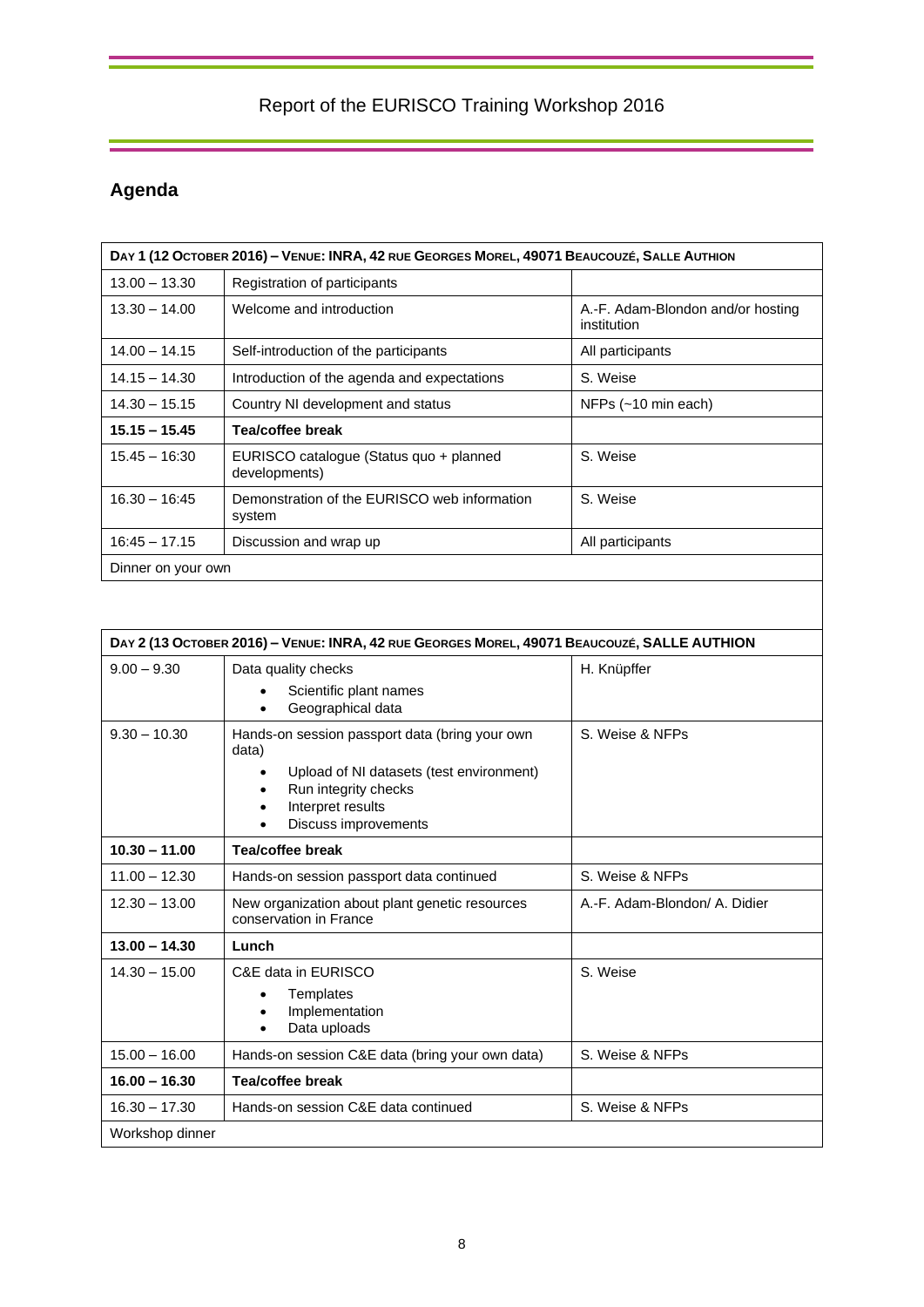| DAY 3 (14 OCTOBER 2016) - VENUE: INRA, 42 RUE GEORGES MOREL, 49071 BEAUCOUZÉ, SALLE AUTHION |                                                                                                                                                                                                                                                                                    |                  |  |  |
|---------------------------------------------------------------------------------------------|------------------------------------------------------------------------------------------------------------------------------------------------------------------------------------------------------------------------------------------------------------------------------------|------------------|--|--|
| $9.00 - 9.30$                                                                               | UK National Plant Inventory and EURISCO                                                                                                                                                                                                                                            | I. Thomas        |  |  |
| $9.30 - 10.00$                                                                              | The National Inventory (NI) of the Netherlands                                                                                                                                                                                                                                     | F. Menting       |  |  |
| $10.00 - 10.30$                                                                             | Tea/coffee break                                                                                                                                                                                                                                                                   |                  |  |  |
| $10.30 - 12.00$                                                                             | General discussion & conclusion<br>Strategies for increasing the update<br>$\bullet$<br>frequency<br>Increasing the coverage of EURISCO<br>$\bullet$<br>Strengthening the network<br>Extension of EURISCO descriptors<br>Additional use-cases for C&E data<br>Further expectations | All participants |  |  |
| $12.00 - 13.30$                                                                             | Lunch                                                                                                                                                                                                                                                                              |                  |  |  |
| End of workshop                                                                             |                                                                                                                                                                                                                                                                                    |                  |  |  |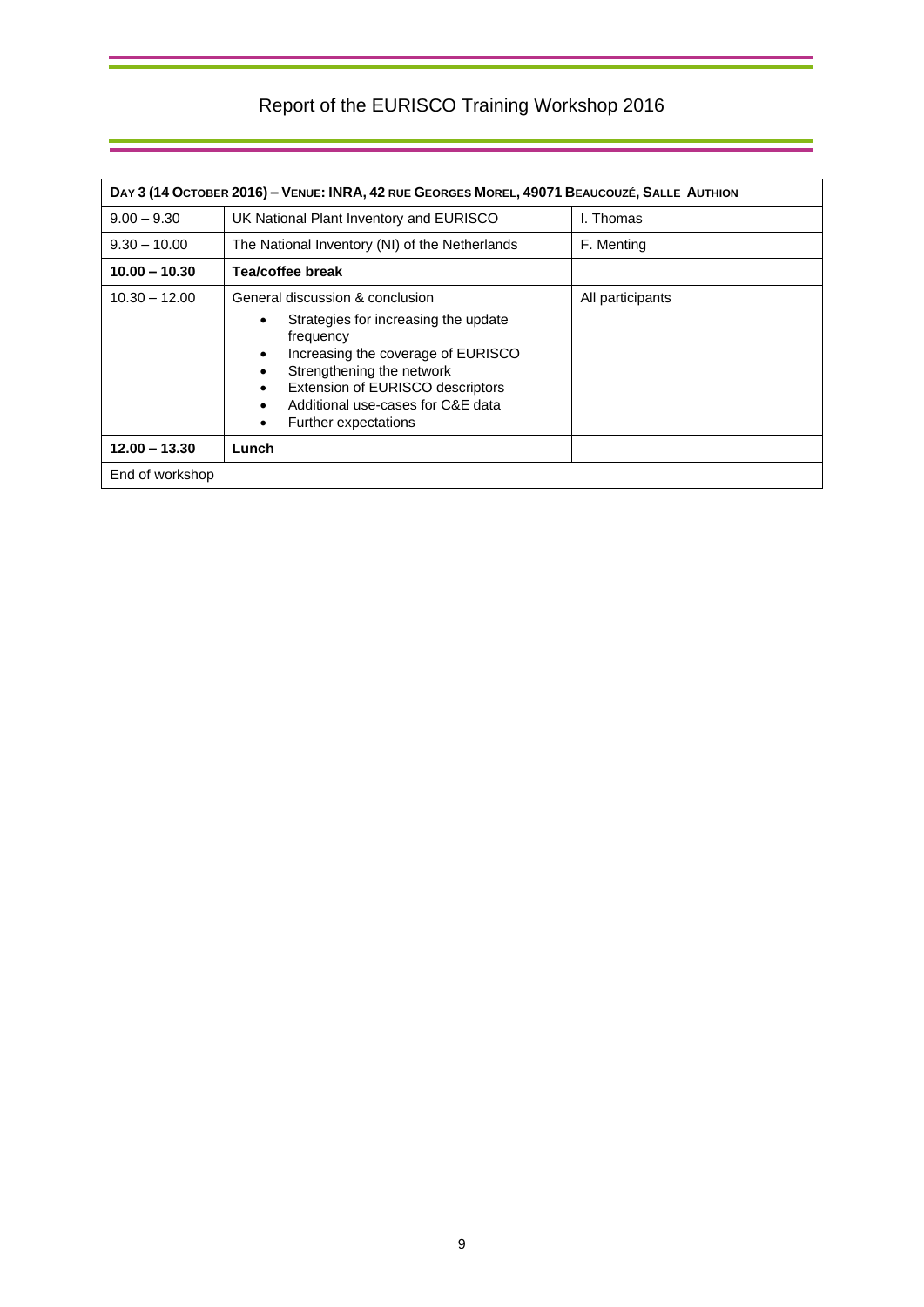### <span id="page-11-0"></span>**List of participants**

#### **ECPGR-funded participants**

#### **Anne-Françoise Adam-Blondon**

Institut National de la Recherche Agronomique (INRA) Route de Saint-Cyr 78026 Versailles cedex France Tel: (33) (0) 1 30833749 Fax: (33) (0) 1 30833899 Email: afadam@versailles.inra.fr

#### **Raimondas Baltrėnas**

Lithuanian Plant Gene Bank Stoties str. 2 58343 Akademija, Kedainiai district Lithuania Tel: (370) 69941799 Email: r.baltrenas@agb.lt

#### **Christian Eigenmann**

Federal Office for Agriculture (FOAG) Mattenhofstraße 5 3007 Bern Switzerland Tel: (41) 58 465 17 04 Fax: (41) 58 462 2634 Email: genres@blw.admin.ch

#### **Frank Menting**

Centre for Genetic Resources, the Netherlands (CGN) PO Box 16 Droevendaalsesteeg 1, Building 107 (Radix) 6700 AA Wageningen The Netherlands Tel: (31) 317 480741 Email: Frank.menting@wur.nl

#### **Ludmila Papoušková**

Crop Research Institute (CRI) Drnovská 507 161 06 Prague–Ruzyne Czech Republic Tel: (420) 0607812255 Fax: (420) 23302286 Email: papouskova@vurv.cz

#### **Ian D. Thomas**

IBER, Aberystwyth University Plas Gogerddan Aberystwyth, Ceredigion SY23 3EB United Kingdom Tel: (44) 1970 823226 Fax: (44) 1970 823243 Email: idt@aber.ac.uk

#### **Marcin Zaczyński**

Plant Breeding and Acclimatization Institute (IHAR) Radzikow 05-870 Błonie Poland Tel: (48) 22 7334640 Fax: (48) 22 7254714/15 Email: m.zaczynski@ihar.edu.pl

#### **Self-funded participants**

#### **Marine Delmas**

INRA-Unité Expérimentale Arboricole Domaine de la Tour de Rance 47320 Bourran France Tel: (33) (0) 553842405 Mobile: (33) (0) 617466386 Fax: (33) (0) 553843698 Email: marine.delmas@bordeaux.inra.fr

#### **Audrey Didier**

Groupe d'Etude et de contrôle des Variétés Et des Semences (GEVES) 25 rue Georges Morel 49071 Beaucouzé cedex France Tel: (33) (0) 2 41 22 86 45 Fax: (33) (0) 2 41 22 85 99 Email: audrey.didier@geves.fr

#### **Theo J.L. van Hintum**

Centre for Genetic Resources, the Netherlands (CGN) PO Box 16 Droevendaalsesteeg 1, Building 107 (Radix) 6700 AA Wageningen The Netherlands Tel: (31) 317 480913 Email: theo.vanhintum@wur.nl

#### **Helmut Knüpffer**

Leibniz Institute of Plant Genetics and Crop Plant Research (IPK) OT Gatersleben Corrensstraße 3 06466 Stadt Seeland Germany Tel: (49) 394825283 Fax: (49) 394825155 Email: knupffer@ipk-gatersleben.de